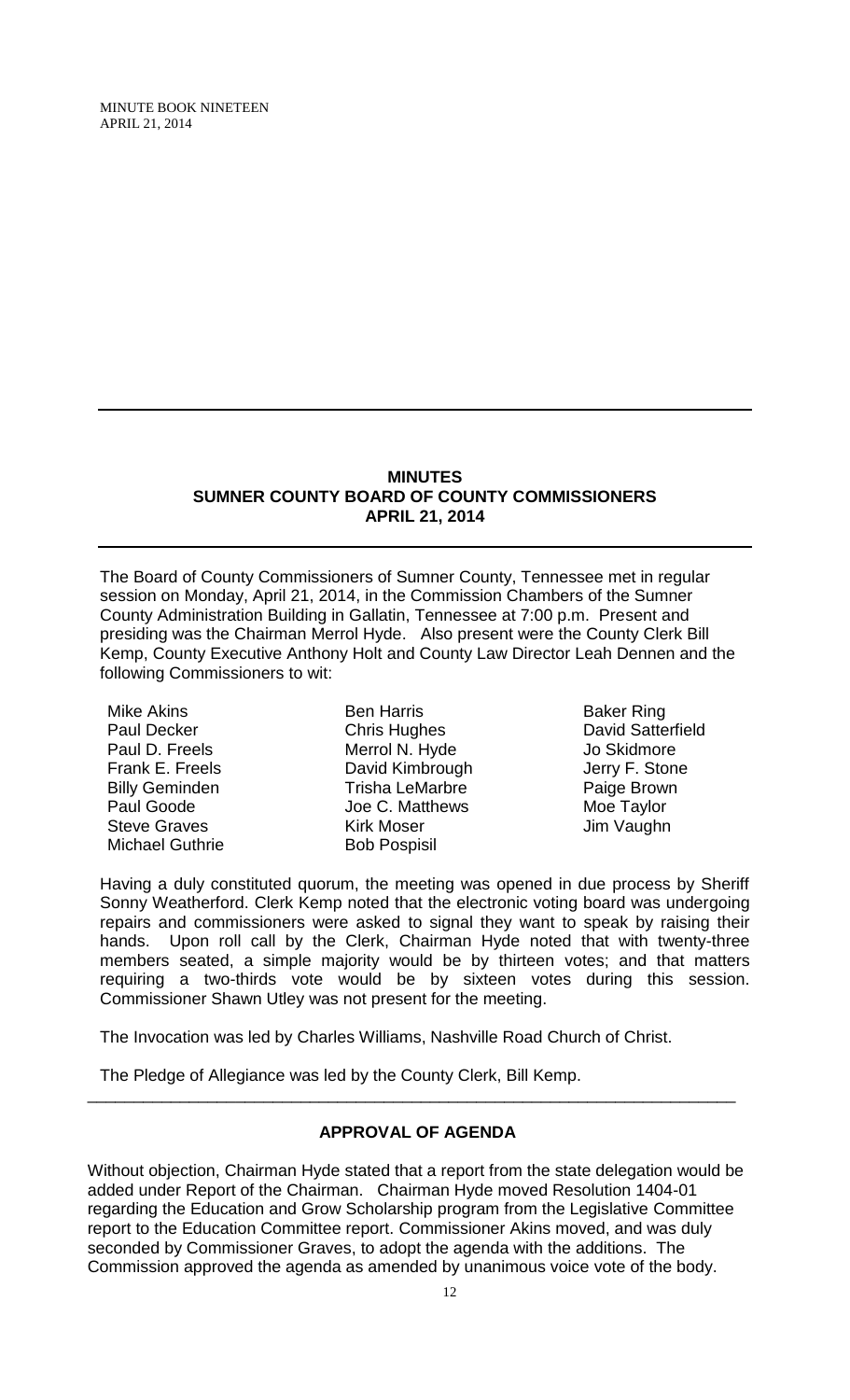## **APPROVAL OF MINUTES**

\_\_\_\_\_\_\_\_\_\_\_\_\_\_\_\_\_\_\_\_\_\_\_\_\_\_\_\_\_\_\_\_\_\_\_\_\_\_\_\_\_\_\_\_\_\_\_\_\_\_\_\_\_\_\_\_\_\_\_\_\_\_\_\_\_\_\_\_\_\_

The minutes for the meeting of this body held on March 17, 2014, and recorded in the office of the Clerk, Bill Kemp, were approved by voice vote after Commissioner Taylor made the motion, seconded by Commissioner Akins. Commissioner Vaughn abstained from the vote.

## **RECOGNITION OF THE PUBLIC**

 Chairman Hyde opened the floor to allow the public to speak concerning any matter on the agenda.

Mary Hall of 552 Hollerman Lane in Gallatin spoke in favor of changes to the latest revision of the Education and Grow Scholarship program rules. Her daughter's education goals were oriented toward receiving the Scholarship based on the original set of rules passed by the Commission.

With no one else wishing to speak, recognition of the public was closed.

## **REPORT OF THE CHAIR**

\_\_\_\_\_\_\_\_\_\_\_\_\_\_\_\_\_\_\_\_\_\_\_\_\_\_\_\_\_\_\_\_\_\_\_\_\_\_\_\_\_\_\_\_\_\_\_\_\_\_\_\_\_\_\_\_\_\_\_\_\_\_\_\_\_\_\_\_\_

State Senator Ferrell Haile and State Representative Courtney Rogers were present to report on the past session of the General Assembly. Senator Haile spoke about the property tax credit for senior citizens. He said state revenues were short with the decline was in business and excise taxes and, as a result, there were cuts made to the budget. He further stated that the General Assembly authorized the addition of a General Sessions judgeship.

Jimmy Johnson of Forward Sumner spoke about the roll out a of new transportation project that envisions the following:

- 1) Direct connector to I-65 from State Route 386, both north and south bound
- 2) Widen SR 386 (Vietnam Veterans Boulevard) from I-65 to its terminus
- 3) Connect SR 386 to SR 109 and continue a limited access route to SR 6/31E
- 4) Widen SR 6/31W from Gallatin through Westmoreland to state line
- 5) Provide transit opportunities and options throughout the corridor

 $\overline{\phantom{a}}$  , and the contribution of the contribution of the contribution of the contribution of the contribution of the contribution of the contribution of the contribution of the contribution of the contribution of the

 Mike Agee of Agee Consulting Services explained the importance having a transportation plan for the future.

### **A RESOLUTION HONORING AMANDA THOMPSON JORDAN**

County Executive Anthony Holt read the following resolution into the record:

**WHEREAS,** Amanda Thompson Jordan has been selected to receive a well-deserved two thousand and thirteen Governor's Volunteer Stars Award for Sumner County; and

**WHEREAS,** when Mrs. Amanda Jordan, who lost her father, Sumner County Executive Hank Thompson, to lung cancer in July 2008, learned that there were no events to raise funds for lung cancer research in the entire State of Tennessee, wanted to create an occasion which would generate funds to enable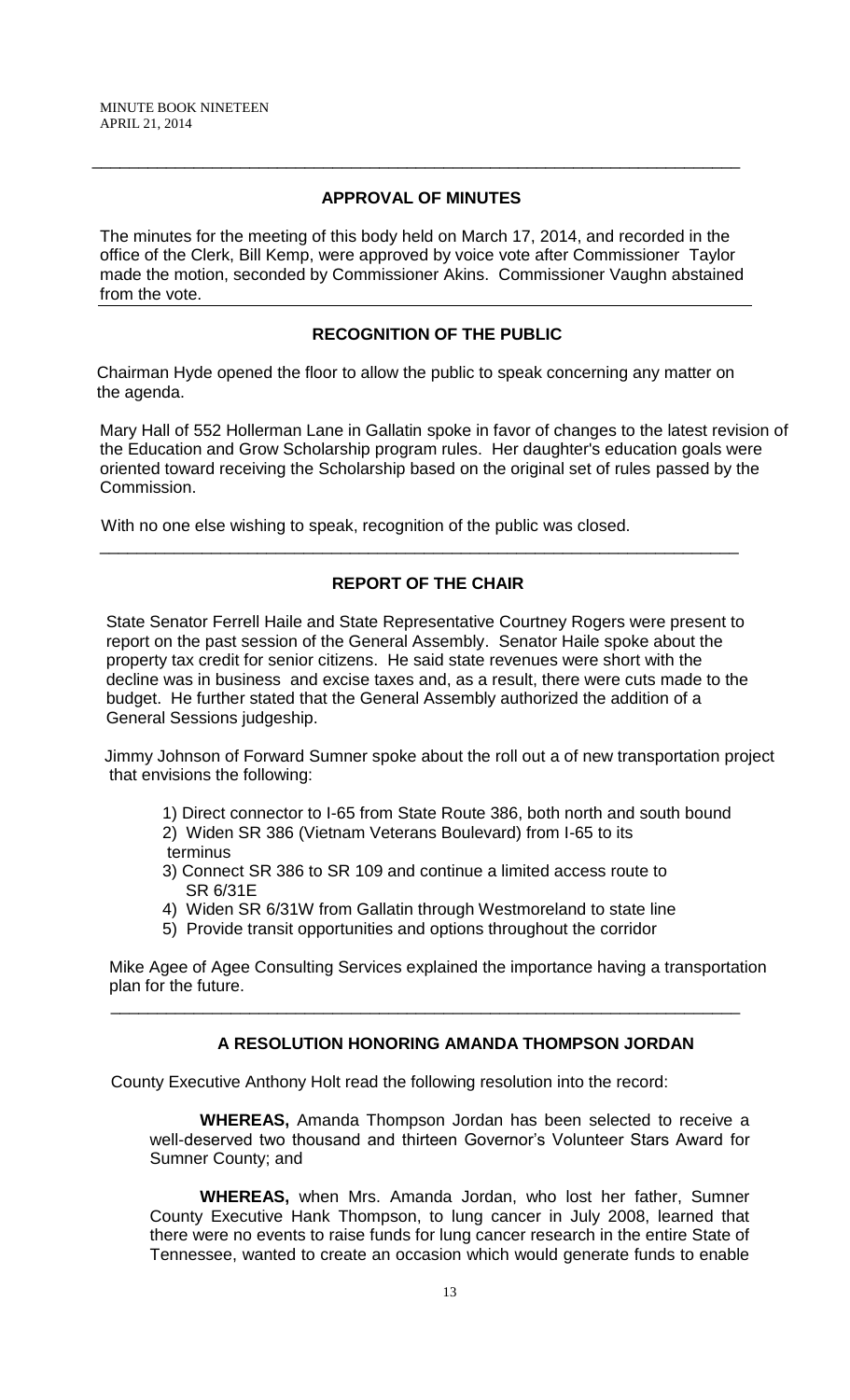lung cancer research and raise awareness and, at the same time, be an entertaining and enjoyable event for everyone; and

**WHEREAS,** Mrs. Amanda Jordan, with the help of her family, friends, and volunteers started the first Hank Thompson Trek and Treat event in October 2009 in Hendersonville, which has become an annual tradition with competitive runs, walks, and a Halloween Family Festival, the proceeds of which remain in the Nashville area and so far has funded three grants for research at Vanderbilt University; and

**WHEREAS,** the Hank Thompson Trek and Treat has partnered with Uniting Against Lung Cancer Foundation which is committed to uniting all families and organizations dedicated to conquering lung cancer, and through Mrs. Amanda Jordan's diligence, hard work, and dedication, nearly two hundred thousand dollars have been raised which will make a tremendous impact on lung cancer research, and, for this reason, we owe a debt of gratitude to her; and

**WHEREAS,** the Hank Thompson Trek and Treat event is managed only on a volunteer basis by Amanda Jordan, her family and many volunteers who loved and respected Hank Thompson and are willing and eager to honor his memory and the positive impact he had made on our county.

**NOW, THEREFORE BE IT RESOLVED** by the Sumner County Board of County Commissioners meeting in regular session on this the  $17<sup>th</sup>$  day of March, 2014, that this body does hereby recognize Mrs. Amanda Thompson Jordan's endless charitable spirit and her and her family's immense service to help others; and

**BE IT FURTHER RESOLVED** that this resolution shall be spread on the minutes of this body and the Clerk is to furnish a copy of this resolution to Mrs. Amanda Thompson Jordan.

Upon motion of Commissioner Goode, seconded by Commissioner Vaughn, the Commission voted to approve the resolution honoring Mrs. Jordan.

\_\_\_\_\_\_\_\_\_\_\_\_\_\_\_\_\_\_\_\_\_\_\_\_\_\_\_\_\_\_\_\_\_\_\_\_\_\_\_\_\_\_\_\_\_\_\_\_\_\_\_\_\_\_\_\_\_\_\_\_\_\_\_\_

\_\_\_\_\_\_\_\_\_\_\_\_\_\_\_\_\_\_\_\_\_\_\_\_\_\_\_\_\_\_\_\_\_\_\_\_\_\_\_\_\_\_\_\_\_\_\_\_\_\_\_\_\_\_\_\_\_\_\_\_\_\_\_\_

Commissioner Guthrie read the following resolution into the record:

### **A RESOLUTION HONORING RACHEAL MASON AS THE SUMNER COUNTY, TENNESSEE, ELEMENTARY SCHOOL TEACHER OF THE YEAR**

**WHEREAS,** Racheal Mason, a third-grade teacher at H. B. Williams Elementary School in White House, was recently selected as the 2014 Sumner County Elementary Teacher of the Year; and

**WHEREAS,** Mrs. Mason, a native of White House, Tennessee, received Bachelors, Masters, and Educational Specialist degrees from Tennessee Technical University and began her teaching career in Winchester, Tennessee, teaching kindergarten and fifth grade for eight years and received such honors as Teacher of the Year and the Faculty Leadership Award; and

**WHEREAS,** Mrs. Mason has been teaching at H. B. Williams Elementary School for the past three years and is an active member of her community and church, as she is the director of youth flag football, an upward basketball coach, a youth soccer coach, and a children's triathlon coach, and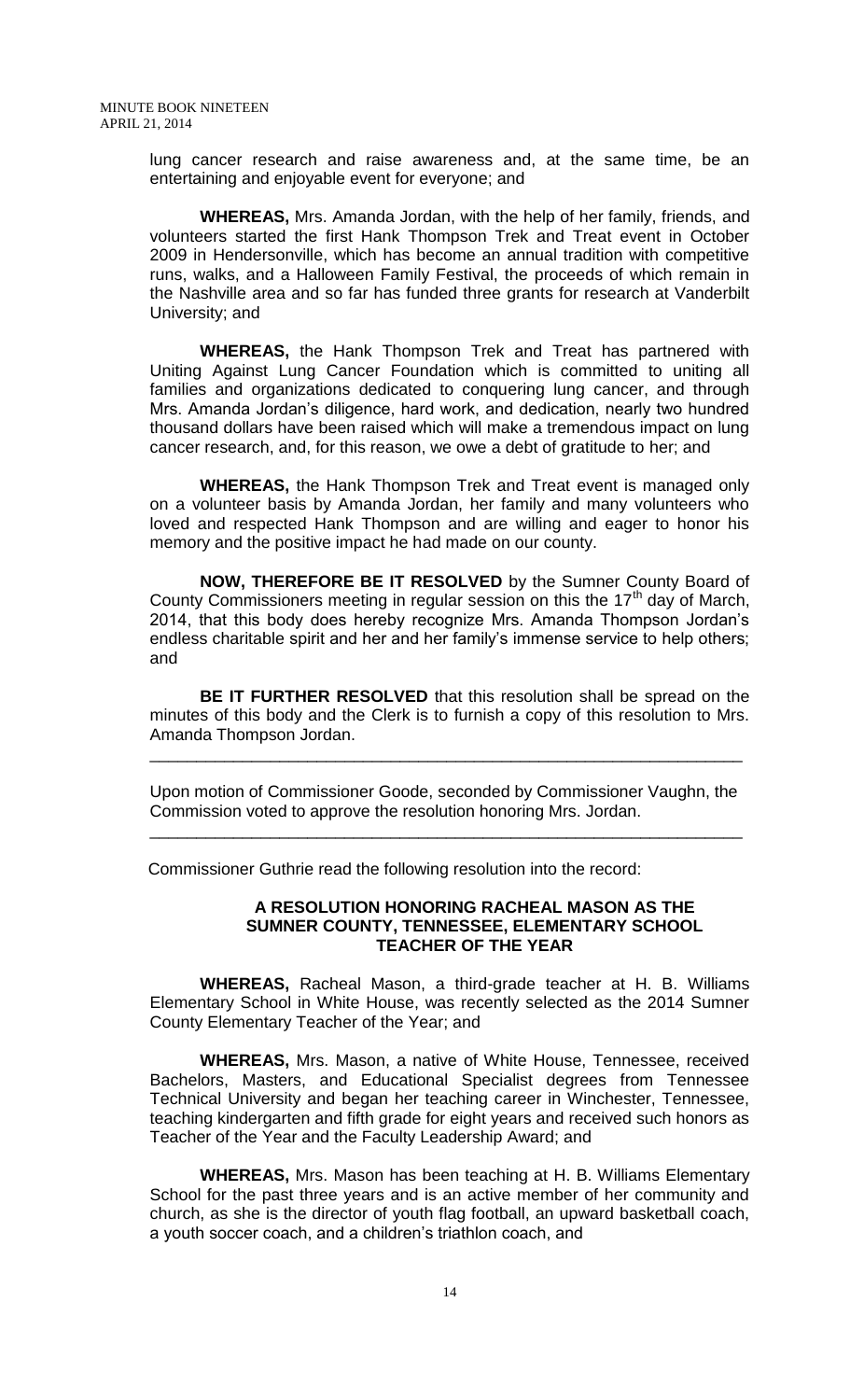**WHEREAS,** Mrs. Mason perceives teaching as a powerful tool to encourage her students to strive to achieve success and, she endeavors to provide them with the highest quality education possible.

**NOW, THEREFORE, BE IT RESOLVED** by the Sumner County Board of County Commissioners meeting in regular session on this the 21<sup>st</sup> day of April, 2014, that this body does hereby commend Racheal Mason for her dedication and outstanding service to the youth of our county; and

**BE IT FURTHER RESOLVED** that this resolution is to be spread on the minutes of this body and the Clerk is to provide a copy of this resolution to Mrs. Racheal Mason.

Upon motion of Commissioner Guthrie, seconded by Commissioner Pospisil, the Commission voted to approve the resolution honoring Mrs. Mason.

\_\_\_\_\_\_\_\_\_\_\_\_\_\_\_\_\_\_\_\_\_\_\_\_\_\_\_\_\_\_\_\_\_\_\_\_\_\_\_\_\_\_\_\_\_\_\_\_\_\_\_\_\_\_\_\_\_\_\_\_\_\_\_\_

\_\_\_\_\_\_\_\_\_\_\_\_\_\_\_\_\_\_\_\_\_\_\_\_\_\_\_\_\_\_\_\_\_\_\_\_\_\_\_\_\_\_\_\_\_\_\_\_\_\_\_\_\_\_\_\_\_\_\_\_\_\_\_\_

Commissioner Hughes read the following resolution into the record:

### **A RESOLUTION HONORING JAKE WILSON AS THE SUMNER COUNTY, TENNESSEE, MIDDLE SCHOOL TEACHER OF THE YEAR**

**WHEREAS,** Jake Wilson, an eighth grade Language Arts teacher at Ellis Middle School in Hendersonville, was recently selected as the 2014 Sumner County Middle School Teacher of the Year; and

**WHEREAS,** from an early age Mr. Wilson had a passion to teach, therefore he majored in Elementary Education at Vanderbilt University and also graduated with a Masters degree in Education and Technology; and

**WHEREAS,** even though he enjoyed being the Middle School Technology Coordinator at the University School of Nashville and an adjunct professor at Vanderbilt, Mr. Wilson desired to have his own classroom and more autonomy, so with the encouragement and support of his wife, he began teaching at Ellis Middle School; and

**WHEREAS,** Mr. Wilson sets high expectations for his students, and through his dedication to the noble profession of teaching has inspired them to leave school with the qualifications, confidence, and character to be successful citizens.

**NOW, THEREFORE, BE IT RESOLVED** by the Sumner County Board of County Commissioners meeting in regular session on this the 21<sup>st</sup> day of April, 2014, that this body does hereby commend and congratulate Jake Wilson for his dedication and passionate commitment to education; and

**BE IT FURTHER RESOLVED** that this resolution shall be spread on the minutes of this body and the Clerk is to furnish a copy of this resolution to Mr. Jake Wilson.

Upon motion of Commissioner Hughes, seconded by Commissioner Kimbrough, the Commission voted to approve the resolution honoring Mr. Wilson.

\_\_\_\_\_\_\_\_\_\_\_\_\_\_\_\_\_\_\_\_\_\_\_\_\_\_\_\_\_\_\_\_\_\_\_\_\_\_\_\_\_\_\_\_\_\_\_\_\_\_\_\_\_\_\_\_\_\_\_\_\_\_\_\_

\_\_\_\_\_\_\_\_\_\_\_\_\_\_\_\_\_\_\_\_\_\_\_\_\_\_\_\_\_\_\_\_\_\_\_\_\_\_\_\_\_\_\_\_\_\_\_\_\_\_\_\_\_\_\_\_\_\_\_\_\_\_\_\_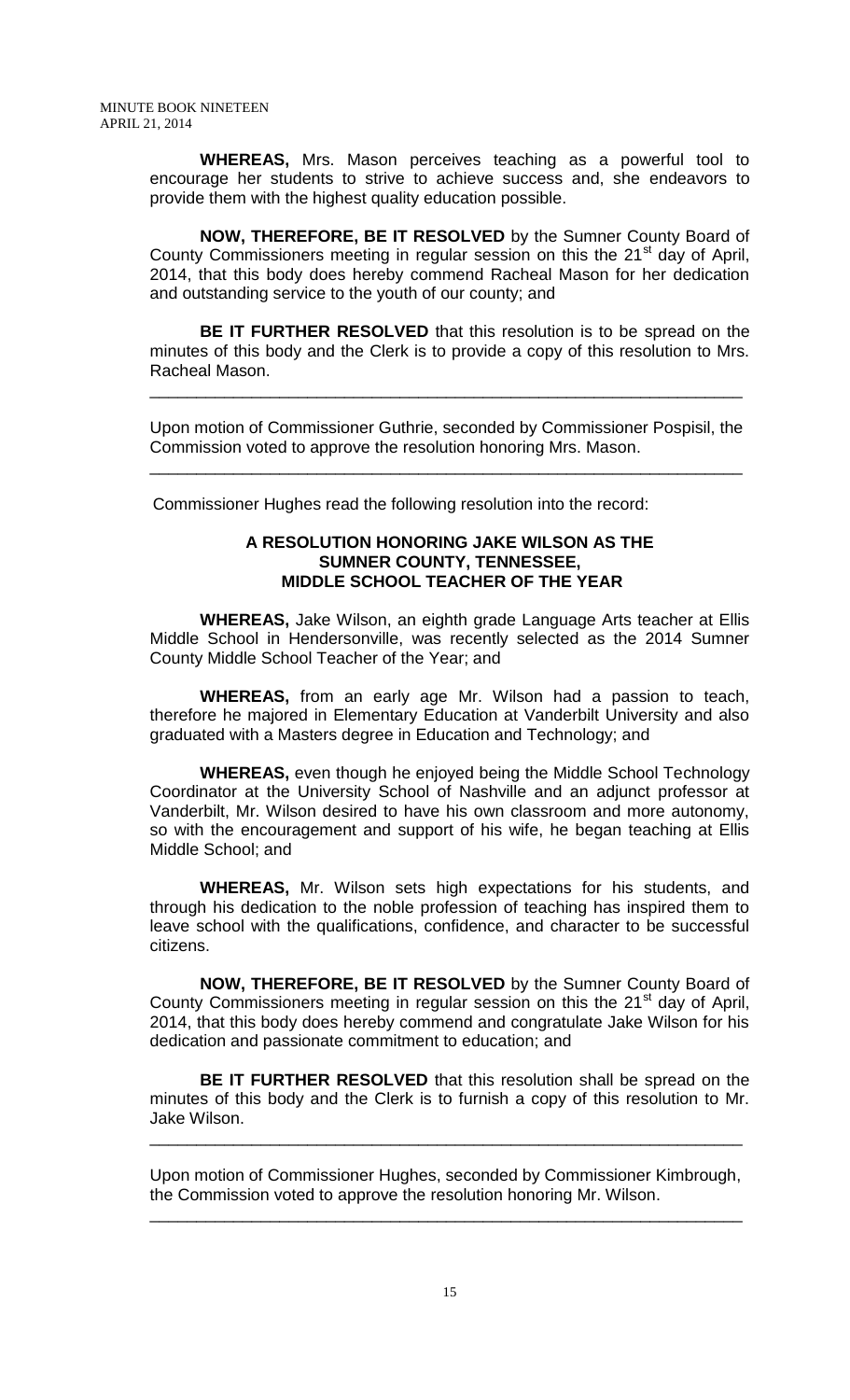Commissioner Decker read the following resolution into the record:

#### **A RESOLUTION HONORING JILL SHRUM AS THE SUMNER COUNTY, TENNESSEE, HIGH SCHOOL TEACHER OF THE YEAR**

**WHEREAS,** Jill Shrum, who has been teaching Agriculture at Hendersonville High School for the past eighteen years, was recently selected as the 2014 Sumner County High School Teacher of the Year; and

**WHEREAS,** Mrs. Shrum is an advisor for the Hendersonville FFA Chapter, known for its excellent award-winning horticulture program, and she has been instrumental in making it the largest FFA Chapter in the State, which grew from a small branch of sixty members in 1995 to over four hundred current members; and

**WHEREAS,** Mrs. Shrum and her students, as a result of their hard work and dedication, have won sixteen state championships in horticulture and nursery landscape competitions and represented the State of Tennessee in numerous national events; and

**WHEREAS,** Mrs. Shrum strives to give her students work-based, handson assignments including special landscaping projects at historic Rock Castle, floral designs for special events, displays at the Nashville Lawn and Garden Show, management of three greenhouse crops, and the popular spring greenhouse sale.

**NOW, THEREFORE, BE IT RESOLVED** by the Sumner County Board of County Commissioners meeting in regular session on this the  $21<sup>st</sup>$  day of April, 2014, that this body does hereby commend and congratulate Jill Shrum for her dedication and service to the students and our County and for her receipt of this award; and

**BE IT FURTHER RESOLVED** that this resolution shall be spread on the minutes of this bodcy and the Clerk is to furnish a copy of this resolution to Mrs. Jill Shrum.

\_\_\_\_\_\_\_\_\_\_\_\_\_\_\_\_\_\_\_\_\_\_\_\_\_\_\_\_\_\_\_\_\_\_\_\_\_\_\_\_\_\_\_\_\_\_\_\_\_\_\_\_\_\_\_\_\_\_\_\_\_\_\_\_

Upon motion of Commissioner Decker, seconded by Commissioner LeMarbre, the Commission voted to approve the resolution honoring Mrs. Shrum.

\_\_\_\_\_\_\_\_\_\_\_\_\_\_\_\_\_\_\_\_\_\_\_\_\_\_\_\_\_\_\_\_\_\_\_\_\_\_\_\_\_\_\_\_\_\_\_\_\_\_\_\_\_\_\_\_\_\_\_\_\_\_\_\_

Commissioner Decker read the following resolution into the record:

### **A RESOLUTION HONORING FIRE CHIEF JAMIE STEELE AS HE RETIRES FROM HENDERSONVILLE FIRE DEPARTMENT**

**WHEREAS,** Chief Jamie Steele, after an outstanding career as the Hendersonville Fire Department Chief, is retiring; and

**WHEREAS**, Chief Steele joined the department thirty-nine years ago as a firefighter and progressed through the ranks becoming a lieutenant, division chief, and finally the department chief in the year two thousand; and

**WHEREAS,** Chief Steele is a highly considered and outstanding leader, as well as a tremendous asset to his community, and due to his leadership,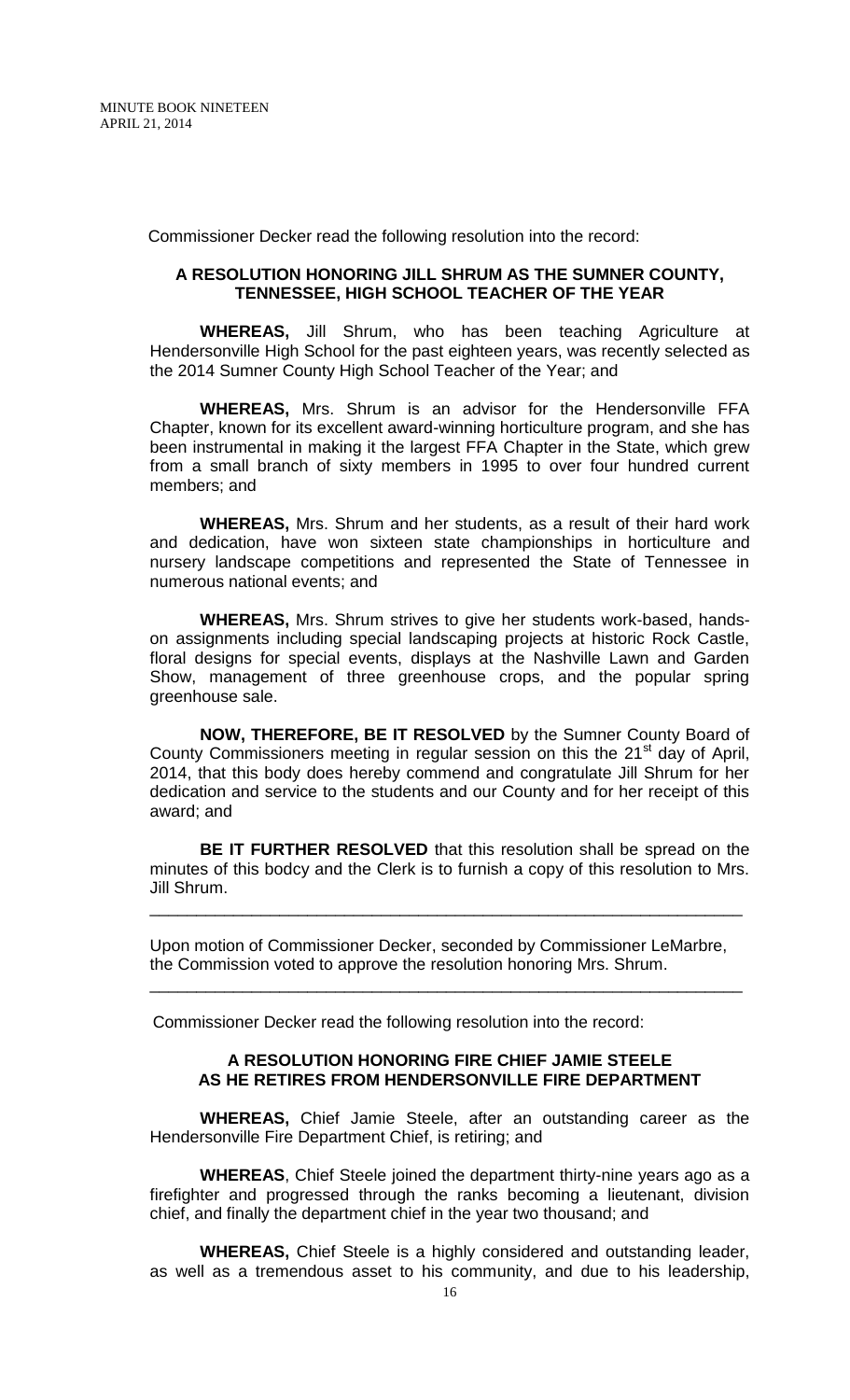diligence, and dedication the Hendersonville Fire Department has become the outstanding department it is today with six fire stations, state-of-the-art equipment, and one hundred and one firefighters; and

**WHEREAS,** Chief Steele plans to enjoy a restful retirement and to continue teaching at the Tennessee Fire Services and Codes Enforcement Academy in Bell Buckle on a part-time basis, where he teaches and trains firefighters.

**NOW, THEREFORE, BE IT RESOLVED** by the Sumner County Board of County Commissioners meeting in regular session on this the  $21<sup>st</sup>$  day of April, 2014, that this body does hereby acknowledge Chief Jamie Steele's many contributions to the City of Hendersonville and to Sumner County and expresses its appreciation for the integrity and dedication he has shown throughout his career; and

**BE IT FURTHER RESOLVED** that this resolution shall be spread on the minutes of this body and the Clerk is to furnish a copy of this resolution to Chief Jamie Steele.

Upon motion of Commissioner Decker, seconded by Commissioner Vaughn, the Commission voted to approve the resolution honoring Chief Steele.

\_\_\_\_\_\_\_\_\_\_\_\_\_\_\_\_\_\_\_\_\_\_\_\_\_\_\_\_\_\_\_\_\_\_\_\_\_\_\_\_\_\_\_\_\_\_\_\_\_\_\_\_\_\_\_\_\_\_\_\_\_\_\_\_

\_\_\_\_\_\_\_\_\_\_\_\_\_\_\_\_\_\_\_\_\_\_\_\_\_\_\_\_\_\_\_\_\_\_\_\_\_\_\_\_\_\_\_\_\_\_\_\_\_\_\_\_\_\_\_\_\_\_\_\_\_\_\_\_

Commissioner Taylor read the following resolution into the record:

### **A RESOLUTION HONORING OLIVIA CRUDUP**

**WHEREAS**, Olivia Crudup, a junior at Westmoreland High School, recently won the well-deserved first place in MIX 92.9's fourth annual Singing Star Talent contest beating out hundreds of other contestants; and

**WHEREAS,** Olivia's prize included one thousand dollars for her school and another thousand dollars for herself, half of which she shared with a friend who was in a car accident and needed help; and

**WHEREAS,** in addition to being an extraordinary vocal talent, Olivia is an outstanding straight A student with a superb academic work ethic; science and mathematics are her favorite subjects, and she plans to be a pediatrician; and

**WHEREAS,** Olivia recently scored a thirty-three on her first attempt at the ACT Test, which is well above the national average scores.

**NOW, THEREFORE, BE IT RESOLVED** by the Sumner County Board of County Commissioners meeting in regular session on this the  $21<sup>st</sup>$  day of April, 2014, that this body is proud to congratulate Olivia Crudup for her great accomplishment and wishes her the best in the future; and

**BE IT FURTHER RESOLVED** that this resolution is to be spread on the minutes of this body so as to make it a permanent part of the records of this body and the Clerk is hereby directed to furnish a copy of this resolution to Olivia Crudup.

\_\_\_\_\_\_\_\_\_\_\_\_\_\_\_\_\_\_\_\_\_\_\_\_\_\_\_\_\_\_\_\_\_\_\_\_\_\_\_\_\_\_\_\_\_\_\_\_\_\_\_\_\_\_\_\_\_\_\_\_\_\_\_\_

Upon motion of Commissioner Taylor, seconded by Commissioner Akins, the Commission voted to approve the resolution honoring Mrs. Crudup.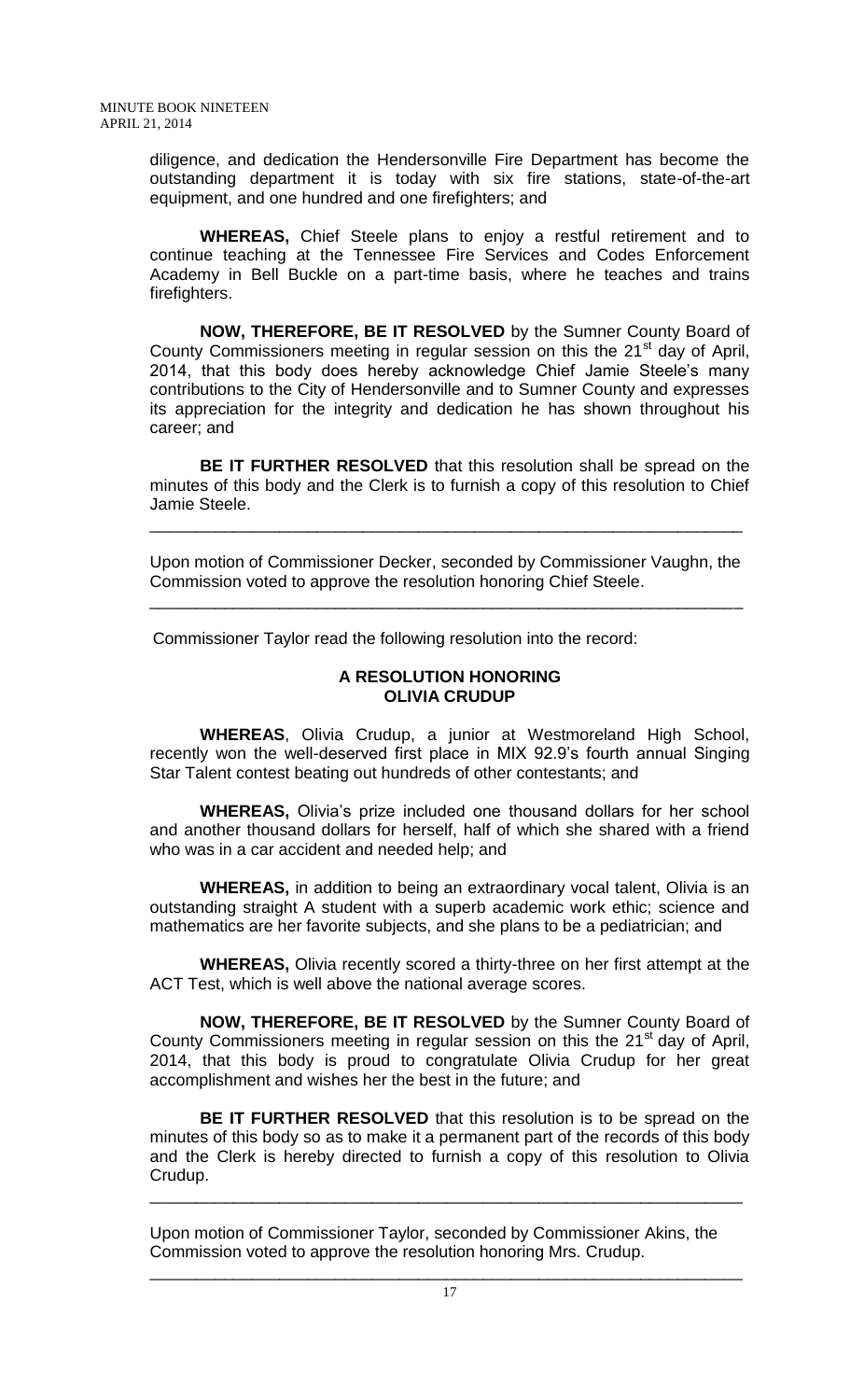MINUTE BOOK NINETEEN APRIL 21, 2014

### **CONSENT AGENDA**

Upon motion of Commissioner Matthews, seconded by Commissioner Ring, the Commission voted to approve the following items on the Consent Agenda:

### **1404-05 A RESOLUTION DECLARING ITEMS FROM THE CONSTRUCTION AND DEVELOPMENT OFFICE AS SURPLUS AND AUTHORIZING DISPOSAL OR SALE OF SAME PURSUANT TO EXISTING POLICIES AND PROCEDURES**

**BE IT RESOLVED** by the Sumner County Board of County Commissioners meeting in regular session on this the 21<sup>st</sup> day of April, 2014, that this body does hereby declare items from Construction and Development Office as surplus or salvage, as shown on the attachment herewith; and

**BE IT FURTHER RESOLVED** that the sale of the same is authorized pursuant to existing policies and procedures.

\_\_\_\_\_\_\_\_\_\_\_\_\_\_\_\_\_\_\_\_\_\_\_\_\_\_\_\_\_\_\_\_\_\_\_\_\_\_\_\_\_\_\_\_\_\_\_\_\_\_\_\_\_\_\_\_\_\_\_\_\_\_\_\_

#### **1404-06 A RESOLUTION DECLARING VARIOUS MOBILE RADIOS FROM THE HIGHWAY DEPARTMENT AS SURPLUS AND AUTHORIZING DISPOSAL OR SALE OF SAME PURSUANT TO EXISITING POLICIES AND PROCEDURES**

**BE IT RESOLVED** by the Sumner County Board of County Commissioners meeting in regular session on this the 21<sup>st</sup> day of April, 2014, that this body does hereby declare various mobile radios from the Highway Department as surplus, as shown on the attachment; and

**BE IT FURTHER RESOLVED,** that the disposal or sale of the same is authorized pursuant to existing policies and procedures.

\_\_\_\_\_\_\_\_\_\_\_\_\_\_\_\_\_\_\_\_\_\_\_\_\_\_\_\_\_\_\_\_\_\_\_\_\_\_\_\_\_\_\_\_\_\_\_\_\_\_\_\_\_\_\_\_\_\_\_\_\_\_\_\_

#### **1404-07 A RESOLUTION DECLARING AS SURPLUS THE OLD METAL BUILDING AT THE OLD EMERGENCY SERVICES BUILDING AND DONATING IT TO THE OAKGROVE FIRE STATION AS A CHARITABLE CONTRIBUTION**

**BE IT RESOLVED** by the Sumner County Board of County Commissioners meeting in regular session on this the 21<sup>st</sup> day of April, 2014, that this body hereby declares the old metal building at the old Emergency Services building as surplus and donating it to the Oakgrove Fire Station as a charitable contribution.

### **1404-08 A RESOLUTION APPROVING THE FISCAL YEAR 2013-2014 SUMNER COUNTY BOARD OF EDUCATION GENERAL PURPOSE SCHOOL FUND BUDGET AMENDMENTS**

\_\_\_\_\_\_\_\_\_\_\_\_\_\_\_\_\_\_\_\_\_\_\_\_\_\_\_\_\_\_\_\_\_\_\_\_\_\_\_\_\_\_\_\_\_\_\_\_\_\_\_\_\_\_\_\_\_\_\_\_\_\_\_\_

**BE IT RESOLVED** by the Sumner County Board of County Commissioners meeting in regular session on this the 21<sup>st</sup> day of April, 2014, that this body hereby approves the 2013-2014 Sumner County Board of Education General Purpose School Fund budget amendments, as shown on the attachment herewith; and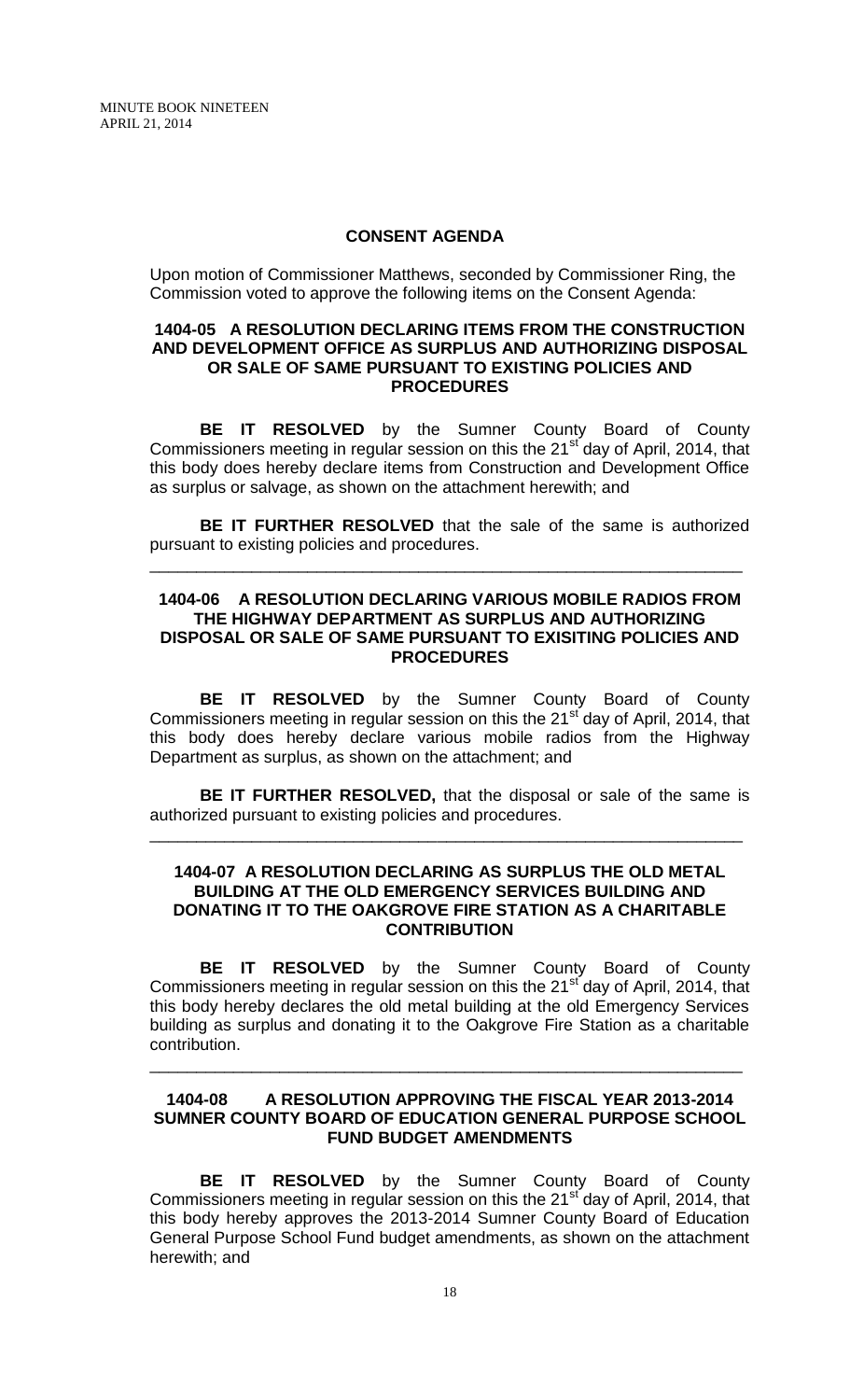### **1404-09 A RESOLUTION ALLOWING THE TRUSTEE'S OFFICE A CREDIT IN THE FINAL SETTLEMENT OF THE 2012 PROPERTY TAX ROLL TOTALING \$210,071.17 DUE TO CHANGES OF ERRORS AND RELEASES**

\_\_\_\_\_\_\_\_\_\_\_\_\_\_\_\_\_\_\_\_\_\_\_\_\_\_\_\_\_\_\_\_\_\_\_\_\_\_\_\_\_\_\_\_\_\_\_\_\_\_\_\_\_\_\_\_\_\_\_\_\_\_\_\_

**WHEREAS**, Section 5-5-124 of the Tennessee Code Annotated allows the Trustee of Sumner County, Tennessee, to obtain credit in final settlement of the 2012 property tax roll totaling \$210,071.17; and

**WHEREAS**, this amount represents changes due to errors and releases made by the Property Assessor of Sumner County, Tennessee, State Board of Equalization, and Assessment Appeal Commission;

**NOW, THEREFORE, BE IT RESOLVED** by the Sumner County Board of County Commissioners meeting in regular session on this the 21<sup>st</sup> day of April, 2014, that this body does hereby allow the Trustee of Sumner County, Tennessee, a credit in the final settlement of the 2012 property tax roll totaling \$210,071.17 due to changes of errors and releases, a list of which is attached.

\_\_\_\_\_\_\_\_\_\_\_\_\_\_\_\_\_\_\_\_\_\_\_\_\_\_\_\_\_\_\_\_\_\_\_\_\_\_\_\_\_\_\_\_\_\_\_\_\_\_\_\_\_\_\_\_\_\_\_\_\_\_\_\_

## **1404-10 A RESOLUTION FOR 2012 PROPERTY TAX ROLL PICK-UPS SETTLEMENT**

**WHEREAS**, Section 5-5-124 of the Tennessee Code Annotated allows the Trustee of Sumner County, Tennessee, to obtain credit in final settlement of the 2012 property tax roll totaling \$933,551.91; and

**WHEREAS**, this amount represents changes due to pick-ups added by the Property Assessor of Sumner County, Tennessee, State Board of Equalization, and Assessment Appeal Commission.

**NOW, THEREFORE, BE IT RESOLVED** by the Sumner County Board of County Commissioners meeting in regular session on this the 21<sup>st</sup> day of April, 2014, that this body does hereby allow the Trustee of Sumner County, Tennessee, a credit in the final settlement of the 2012 property tax roll totaling \$933,551.91 due to pick-ups added.

### **1404-11 A RESOLUTION ACCEPTING BIDS FROM KEMP BROTHERS CONSTRUCTION COMPANY FOR WATERLINES ON CLAYPOOL, SWITCHBOARD AND GRAVELY HILL ROADS**

\_\_\_\_\_\_\_\_\_\_\_\_\_\_\_\_\_\_\_\_\_\_\_\_\_\_\_\_\_\_\_\_\_\_\_\_\_\_\_\_\_\_\_\_\_\_\_\_\_\_\_\_\_\_\_\_\_\_\_\_\_\_\_\_

**BE IT RESOLVED** by the Sumner County Board of County Commissioners meeting in regular session on this the 21<sup>st</sup> day of April, 2014, that this body hereby accepts the bids from Kemp Brothers Construction Company for waterlines on Claypool, Switchboard and Gravely Hill Roads, as shown on the attachment herewith.

### **1404-12 A RESOLUTION APPROPRIATING UP TO \$10,000.00 TO THE HIGHWAY DEPARTMENT FROM THE GENERAL FUND UNASSIGNED FUND BALANCE FOR THE PURCHASE OF TWO LAND PARCELS**

\_\_\_\_\_\_\_\_\_\_\_\_\_\_\_\_\_\_\_\_\_\_\_\_\_\_\_\_\_\_\_\_\_\_\_\_\_\_\_\_\_\_\_\_\_\_\_\_\_\_\_\_\_\_\_\_\_\_\_\_\_\_\_\_

**BE IT RESOLVED** by the Sumner County Board of County Commissioners meeting in regular session on this the 21<sup>st</sup> day of April, 2014, that this body does hereby appropriate up to \$10,000.00 to the Highway Department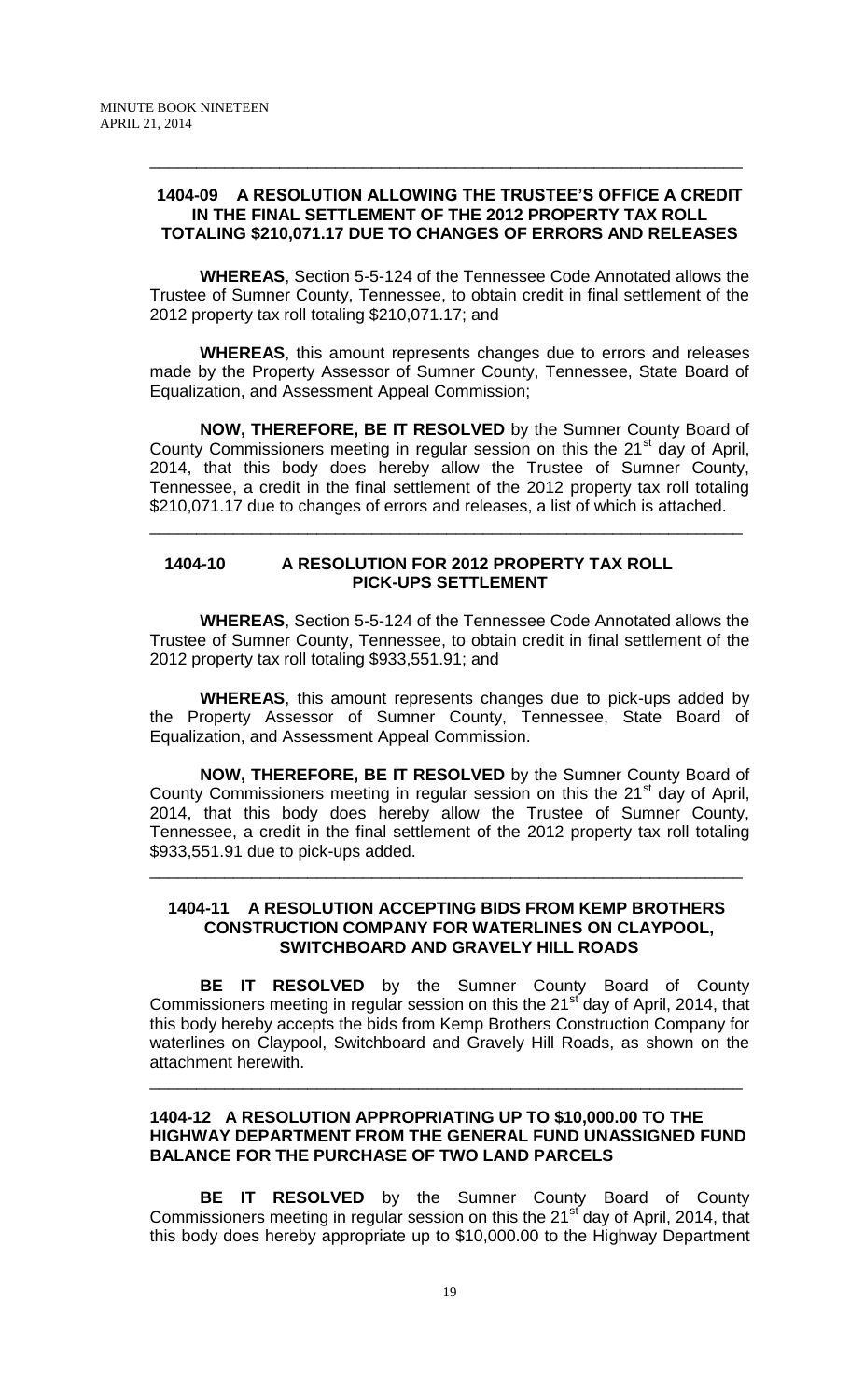from the General Fund Unassigned Fund Balance for the purchase of parcels at 1039 109 North and 1043 109 North (also known as the Ollie Ralph property).

### **1404-13 A RESOLUTION APPROPRIATING \$1,876.00 TO THE GALLATIN LIBRARY FROM THE TECH GRANT FOR DATA PROCESSING EQUIPMENT**

\_\_\_\_\_\_\_\_\_\_\_\_\_\_\_\_\_\_\_\_\_\_\_\_\_\_\_\_\_\_\_\_\_\_\_\_\_\_\_\_\_\_\_\_\_\_\_\_\_\_\_\_\_\_\_\_\_\_\_\_\_\_\_\_

**BE IT RESOLVED** by the Sumner County Board of County Commissioners meeting in regular session on this the 21<sup>st</sup> day of April, 2014, that this body hereby appropriates \$1,876.00 to the Gallatin Library from the Tech Grant for data processing equipment, as shown on the attachment herewith.

\_\_\_\_\_\_\_\_\_\_\_\_\_\_\_\_\_\_\_\_\_\_\_\_\_\_\_\_\_\_\_\_\_\_\_\_\_\_\_\_\_\_\_\_\_\_\_\_\_\_\_\_\_\_\_\_\_\_\_\_\_\_\_\_

### **1404-14 A RESOLUTION APPROPRIATING \$1,159.00 FROM THE E-RATE REBATE FUNDS TO THE WESTMORELAND LIBRARY FOR DATA PROCESSING EQUIPMENT**

**BE IT RESOLVED** by the Sumner County Board of County Commissioners meeting in regular session on this the 21<sup>st</sup> day of April, 2014, that this body hereby appropriates \$1,159.00 from the E-Rate Rebate Funds to the Westmoreland Library for data processing equipment, as shown on the attachment herewith.

### **1404-15 A RESOLUTION APPROPRIATING \$900.00 FROM THE TECH GRANT TO THE WESTMORELAND LIBRARY FOR DATA PROCESSING EQUIPMENT**

\_\_\_\_\_\_\_\_\_\_\_\_\_\_\_\_\_\_\_\_\_\_\_\_\_\_\_\_\_\_\_\_\_\_\_\_\_\_\_\_\_\_\_\_\_\_\_\_\_\_\_\_\_\_\_\_\_\_\_\_\_\_\_\_

**BE IT RESOLVED** by the Sumner County Board of County Commissioners meeting in regular session on this the 21<sup>st</sup> day of April, 2014, that this body hereby appropriates \$900.00 from the Tech Grant to the Westmoreland Library for data processing equipment, as shown on the attachment herewith.

\_\_\_\_\_\_\_\_\_\_\_\_\_\_\_\_\_\_\_\_\_\_\_\_\_\_\_\_\_\_\_\_\_\_\_\_\_\_\_\_\_\_\_\_\_\_\_\_\_\_\_\_\_\_\_\_\_\_\_\_\_\_\_\_

### **1404-16 A RESOLUTION AUTHORIZING SUBMISSION OF AN APPLICATION FOR A LITTER AND TRASH COLLECTING GRANT FROM THE TENNESSEE DEPARTMENT OF TRANSPORTATION AND AUTHORIZING THE ACCEPTANCE OF SAID GRANT AND AUTHORIZING THE COUNTY EXECUTIVE, THE HIGHWAY SUPERINTENDENT AND THE COUNTY LAW DIRECTOR TO EXECUTE THE NECESSARY DOCUMENTS FOR ACCEPTANCE**

**WHEREAS**, the Sumner County Highway Department intends to apply for a Litter and Trash Collecting Grant from the Tennessee Department of Transportation; and

**WHEREAS**, the contract for the grant will impose certain legal obligations upon the Sumner County Highway Department.

**NOW, THEREFORE, BE IT RESOLVED** by the Sumner County Board of County Commissioners meeting in regular session on this the 21<sup>st</sup> day of April, 2014, that the Highway Superintendent is authorized to apply on behalf of the Sumner County Highway Department for a Litter and Trash Collecting Grant from the Tennessee Department of Transportation; and

**BE IT FURTHER RESOLVED**, that should said application be approved by the Tennessee Department of Transportation, then the County Executive, the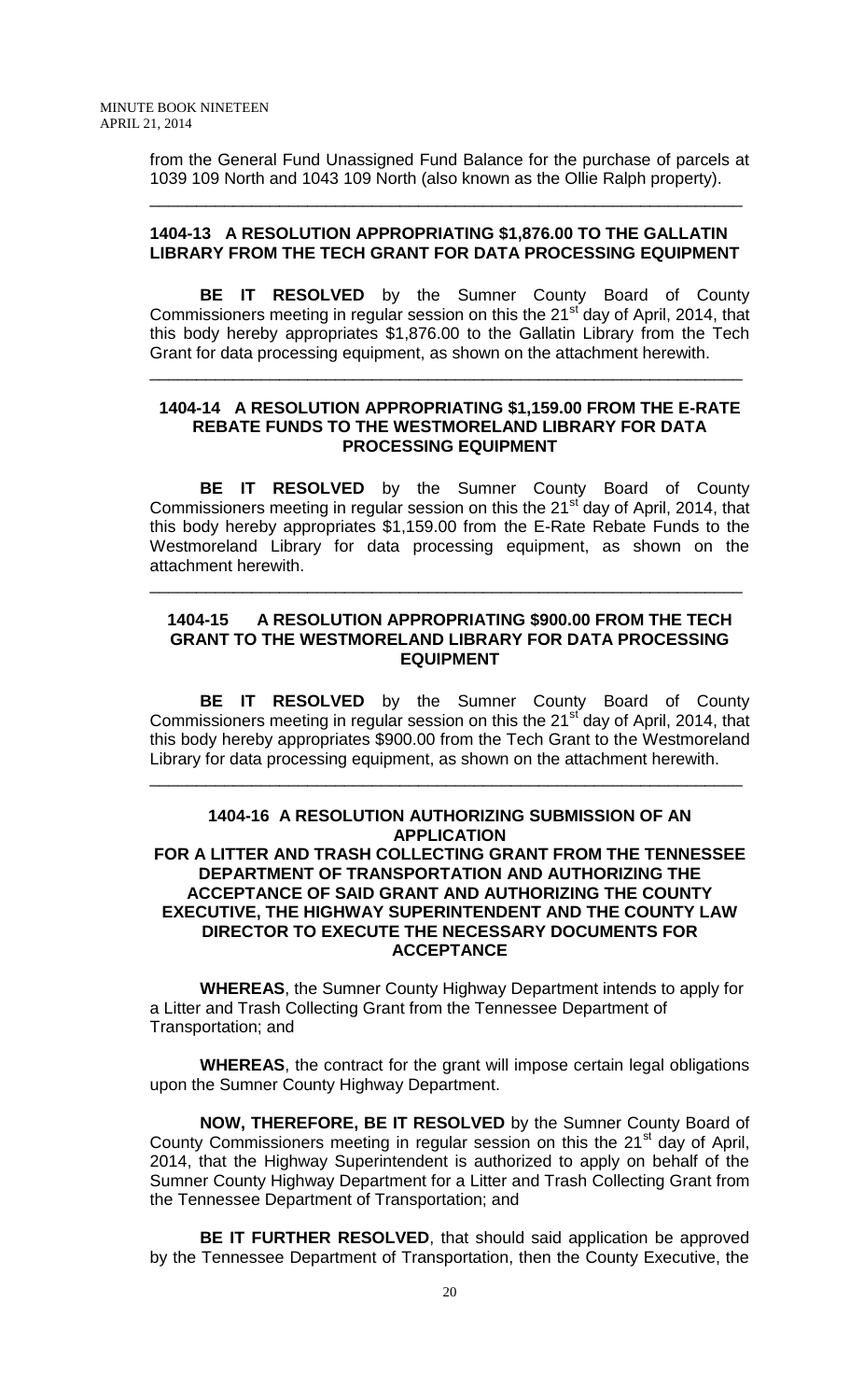Highway Superintendent and County Law Director are authorized to execute contracts or other necessary documents which may be required to signify acceptance of the Litter and Trash Collecting Grant by the Sumner County Highway Department.

## **1404-17 A RESOLUTION DOCKETING SUMNER COUNTY BOARD OF EDUCATION FEDERAL PROJECT SCHOOL FUND BUDGET AMENDMENTS**

\_\_\_\_\_\_\_\_\_\_\_\_\_\_\_\_\_\_\_\_\_\_\_\_\_\_\_\_\_\_\_\_\_\_\_\_\_\_\_\_\_\_\_\_\_\_\_\_\_\_\_\_\_\_\_\_\_\_\_\_\_\_\_\_

**BE IT RESOLVED** by the Sumner County Board of County Commissioners meeting in regular session on this the 21<sup>st</sup> day of April, 2014, that this body hereby dockets in its records the Sumner County Board of Education Federal Project School Fund Budget Amendments, as shown on the attachment herewith.

\_\_\_\_\_\_\_\_\_\_\_\_\_\_\_\_\_\_\_\_\_\_\_\_\_\_\_\_\_\_\_\_\_\_\_\_\_\_\_\_\_\_\_\_\_\_\_\_\_\_\_\_\_\_\_\_\_\_\_\_\_\_\_\_

|           | <b>TAX REFUNDS</b>              |          |
|-----------|---------------------------------|----------|
| $\bullet$ | <b>Richard and Dawn Simmons</b> | \$186.65 |
| $\bullet$ | <b>Teresa Malone</b>            | \$242.00 |
| $\bullet$ | Rogers Group Inc.               | \$791.00 |
| $\bullet$ | Tri-Star Women's Imaging        | \$301.00 |
|           |                                 |          |

Chairman Hyde declared the resolutions on the Consent Agenda approved on the first and final reading.

## **REPORT FROM COUNTY OFFICIALS**

\_\_\_\_\_\_\_\_\_\_\_\_\_\_\_\_\_\_\_\_\_\_\_\_\_\_\_\_\_\_\_\_\_\_\_\_\_\_\_\_\_\_\_\_\_\_\_\_\_\_\_\_\_\_\_\_\_\_\_\_\_\_\_\_

County Officials filed the following reports: County Investments, County General Fund, County Debt Service Fund, County Highway Fund, County Capital Outlay Fund, School General Purpose Fund, School Federal Projects Fund, School Food Service Fund, Employee Health Insurance Trust Fund, Employee Dental Insurance Trust Fund, Casualty Insurance Trust Fund, County Trustee Funds, Special Reports: County Dental Insurance Claim Payments, County Health Insurance Claim Payments, County Property Tax Collections, County EMS Billing/Collections/Balances, County Sales Tax Collections, County Wheel Tax Collections, County Tax Rates/Property Values and County School Loan Program Rates. Approval of the filing of these records does not certify to the accuracy of the documents.

Chairman Hyde introduced the following resolution:

### **1404-NOT A RESOLUTION TO APPROVE AND ACCEPT APPLICATIONS FOR NOTARIES PUBLIC POSITIONS AND PERSONAL SURETY GUARANTORS**

 **WHEREAS,** according to the law of the State of Tennessee, an individual must apply for the office of notary public in the county of residence, or of their principal place of business; and

 **WHEREAS**, state statute requires personal sureties making bonds for Notaries publics to be approved by the Sumner County Commission; and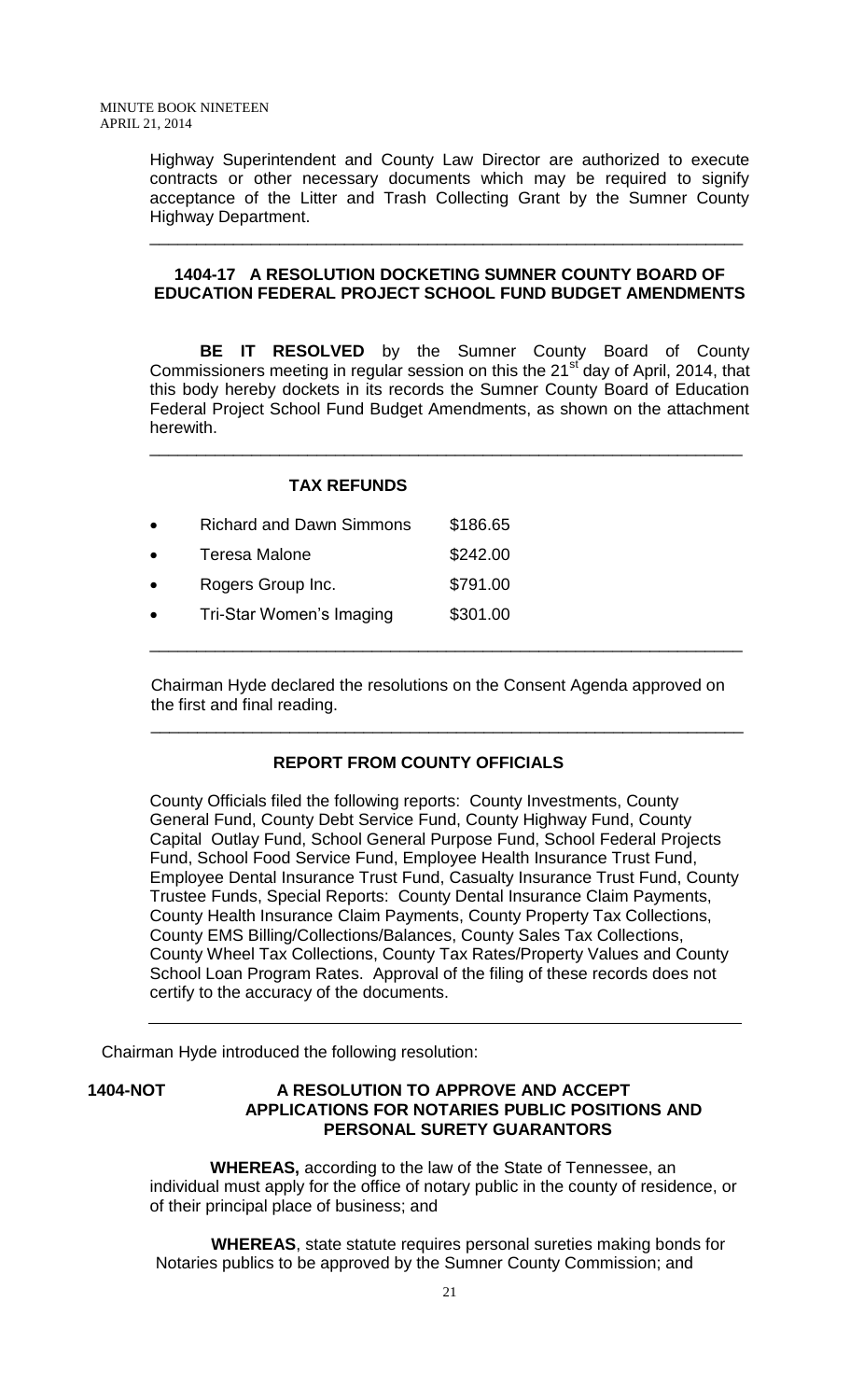**WHEREAS,** said applicant must be approved by the County Commission assembled; and

 **–––––––––––––––––––––––––––––––––––––––––––––––––––––––––**

 **WHEREAS,** Bill Kemp, Sumner County Clerk, has certified according to the records of his office that the persons named on the attached listing labeled "SUMNER COUNTY NOTARY PUBLIC APPLICATIONS and SURETY GUARANTORS" have duly applied for the positions so sought; and

### **BE IT FURTHER RESOLVED THAT THIS TAKE EFFECT FROM AND AFTER PASSAGE.**

EDDIE RAY ALEXANDER JOSH LAWRENCE JOANNE H BASS CAROL LIKENS JANEAN A BOWERMAN DEBORAH G LINSON JAMES D BRAWNER PATRICK MCCORKLE AMY S BREEDLOVE LORI D MCDOLE GINESSA BROWN MEGAN L MILLER BILLY W BROWN PATRICK MOORE BRENT R BYTHEWOOD MELISSA W O'BRIEN DORINDA CAMPLIN LORI M PARRISH JOHN L CARTER JR DIANN M REECE MELISSA COLE ANN ELISABETH SILVA SASHA R CRAIGHEAD JULIE H SMITH GWEN COX DIXON ROGER L SMITH KAITLYN I FOX SHELLY M SMITH JESSICA GWARTNEY TONI E SPEER SCOTT HOELSCHER REGINA L STOCKMAN DONNA R JENNINGS RUBY THOMPSON KATHY JERRELL JAMI TUMLIN DIANNA LYNN JOHNSON DEBBIE WEST<br>LISA MICHELLE JONES SARAH M WISNER LISA MICHELLE JONES KATIE KEY \_\_\_\_\_\_\_\_\_\_\_\_\_\_\_\_\_\_\_\_\_\_\_\_\_\_\_\_\_\_\_\_\_\_\_\_\_\_\_\_\_\_\_\_\_\_\_\_

DIANA STAFFORD

Commissioner Frank Freels moved, seconded by Commissioner Harris, to approve the list. Chairman Hyde declared the election of Notaries Public upon unanimous voice vote of the body.

\_\_\_\_\_\_\_\_\_\_\_\_\_\_\_\_\_\_\_\_\_\_\_\_\_\_\_\_\_\_\_\_\_\_\_\_\_\_\_\_\_\_\_\_\_\_\_\_\_\_\_\_\_\_\_\_\_\_\_\_\_\_\_\_

## **COMMITTEE ON COMMITTEES**

Commissioner Taylor brought forth the appointments to the Equalization Board, two-year terms. Recommended for reappointment from Hendersonville was Don Spitters; from Gallatin, Michelle Haynes; from the County was James Robert Ramsey, Terry Nichols and Richard Cummings.

Upon motion of Commissioner Taylor, seconded by Commissioner Skidmore, the Committee voted to approve the appointments of Mrs. Haynes, Mr. Spitters, Mr. Ramsey, Mr. Nichols and Mr. Cummings.

 Commissioner Taylor stated there were appointments for consideration next month: • Solid Waste Board terms of J. Bruce Rainey and Fred Qualls

\_\_\_\_\_\_\_\_\_\_\_\_\_\_\_\_\_\_\_\_\_\_\_\_\_\_\_\_\_\_\_\_\_\_\_\_\_\_\_\_\_\_\_\_\_\_\_\_\_\_\_\_\_\_\_\_\_\_\_\_\_\_\_\_\_\_\_\_\_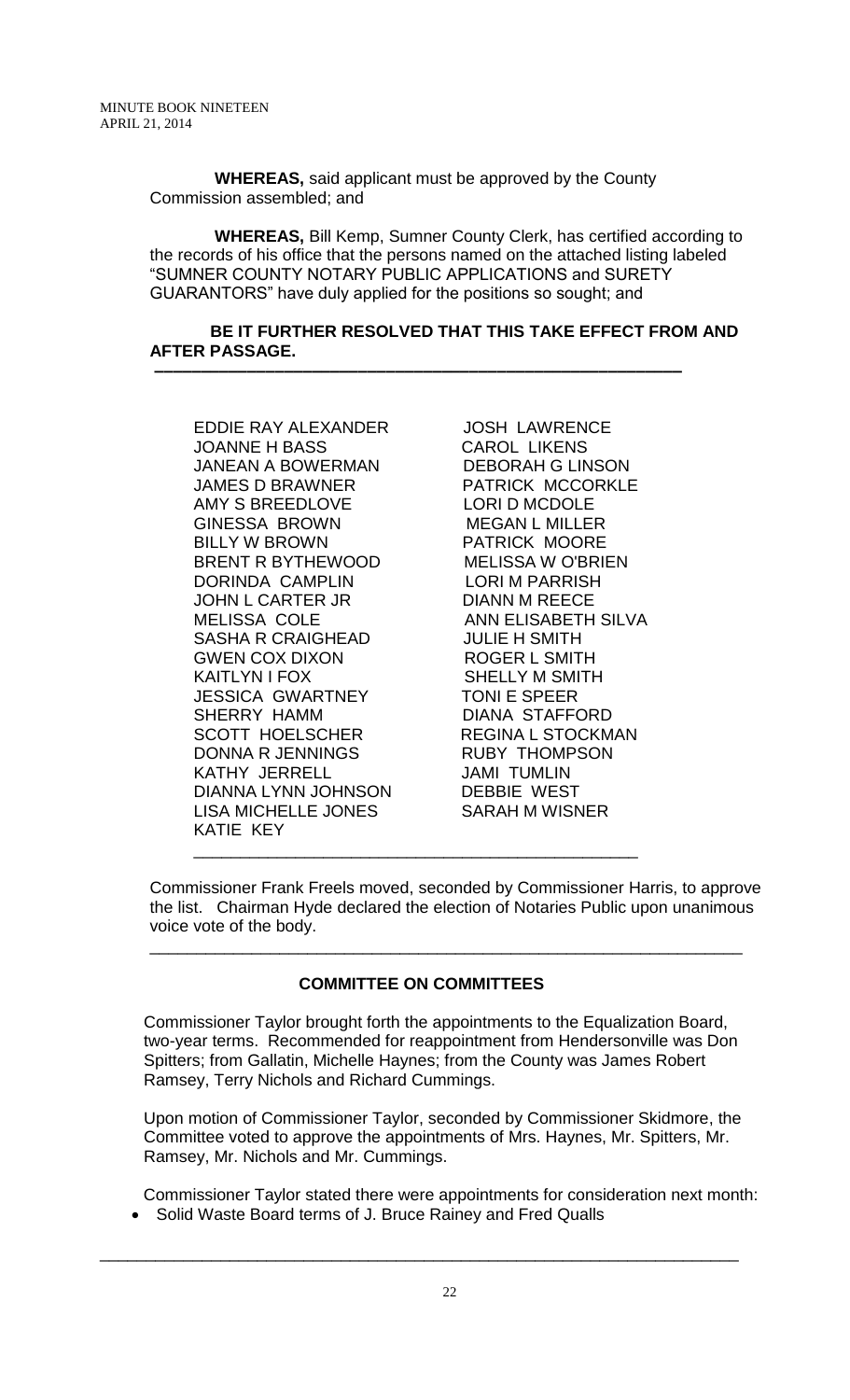### **HIGHWAY COMMISSION**

There was no report from the Highway Commission.

#### **EDUCATION COMMITTEE**

**\_\_\_\_\_\_\_\_\_\_\_\_\_\_\_\_\_\_\_\_\_\_\_\_\_\_\_\_\_\_\_\_\_\_\_\_\_\_\_\_\_\_\_\_\_\_\_\_\_\_\_\_\_\_\_\_\_\_\_\_\_\_\_\_\_\_\_\_\_\_**

 Chairman Decker introduced the following resolution and moved for approval. Commissioner LeMarbre seconded the motion.

#### **1404--01 A RESOLUTION AMENDING THE RULES FOR EDUCATE AND GROW SCHOLARSHIP PROGRAM FOR THE 2014 GRADUATES**

**BE IT RESOLVED** by the Sumner County Board of County Commissioners meeting in regular session on this the 21 $\mathrm{st}$  day of April 2014, that this body does hereby amend the rules for Educate and Grow scholarship program for the 2014 graduates as follows:

The previously adopted rules of the original program shall be reinstated for the Class of 2014 with eligibility for four consecutive regular semesters with payment of last dollar for eligible students; and

#### **BE IT FURTHER RESOLVED** that

- Counselors at each school will administer program and send those eligible to Glee Moore or Todd Stinson to verify and send list to VSCC;
- Private and Homeschool students will apply to their zoned schools;
- Military Veterans will apply to VSCC;
- Deadline to apply is March 1;
- Funding for this amendment will be the program continues the same commitment with students currently receiving the scholarship from the Class of 2013; and

\_\_\_\_\_\_\_\_\_\_\_\_\_\_\_\_\_\_\_\_\_\_\_\_\_\_\_\_\_\_\_\_\_\_\_\_\_\_\_\_\_\_\_\_\_\_\_\_\_\_\_\_\_\_\_\_\_\_\_\_\_\_\_\_

The remaining \$500,000.00 earmarked for the program.

Clerk Kemp called the roll and the vote was recorded in the following manner:

| 1404-01                | <b>Yes: 22</b> | <b>No: 1</b>           |   | <b>Abs: 0</b>       |   |
|------------------------|----------------|------------------------|---|---------------------|---|
| <b>Michael Guthrie</b> | Y              | <b>Bob Pospisil</b>    |   |                     |   |
| <b>Steve Graves</b>    |                | <b>Kirk Moser</b>      |   | Jim Vaughn          | Y |
| Paul Goode             | Y              | Joe C. Matthews        | Y | Moe Taylor          | Y |
| <b>Billy Geminden</b>  | Y              | <b>Trisha LeMarbre</b> | Y | Paige Brown         | Y |
| Frank E. Freels        | Y              | David Kimbrough        | Y | Jerry F. Stone      | Y |
| Paul D. Freels         | Y              | Merrol N. Hyde         | Y | Jo Skidmore         | Y |
| <b>Paul Decker</b>     | Y              | <b>Chris Hughes</b>    | N | David Satterfield Y |   |
| <b>Mike Akins</b>      |                | <b>Ben Harris</b>      |   | <b>Baker Ring</b>   | Y |

Chairman Hyde declared the resolution approved by the body.

### **GENERAL OPERATIONS COMMITTEE**

**\_\_\_\_\_\_\_\_\_\_\_\_\_\_\_\_\_\_\_\_\_\_\_\_\_\_\_\_\_\_\_\_\_\_\_\_\_\_\_\_\_\_\_\_\_\_\_\_\_\_\_\_\_\_\_\_\_\_\_\_\_\_\_\_\_\_\_\_\_**

**\_\_\_\_\_\_\_\_\_\_\_\_\_\_\_\_\_\_\_\_\_\_\_\_\_\_\_\_\_\_\_\_\_\_\_\_\_\_\_\_\_\_\_\_\_\_\_\_\_\_\_\_\_\_\_\_\_\_\_\_\_\_\_\_\_\_\_\_\_**

There was no report from the General Operations Committee.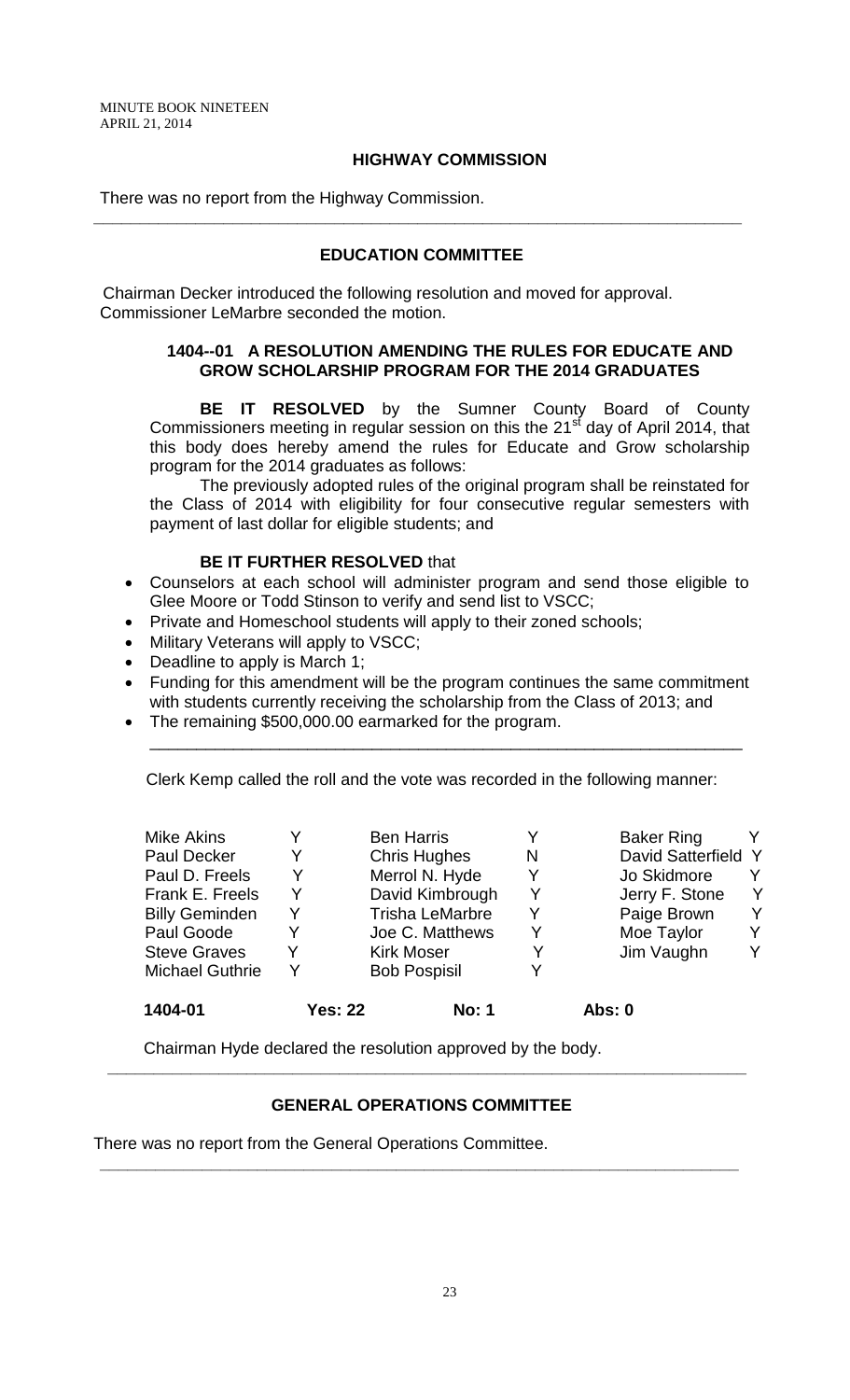MINUTE BOOK NINETEEN APRIL 21, 2014

## **EMERGENCY SERVICES COMMITTEE**

**\_\_\_\_\_\_\_\_\_\_\_\_\_\_\_\_\_\_\_\_\_\_\_\_\_\_\_\_\_\_\_\_\_\_\_\_\_\_\_\_\_\_\_\_\_\_\_\_\_\_\_\_\_\_\_\_\_\_\_\_\_\_\_\_\_\_\_\_\_**

There was no report from the Emergency Services Committee.

### **PUBLIC SERVICES COMMITTEE**

There was no report from the Public Services Committee.

## **LEGISLATIVE COMMITTEE**

**\_\_\_\_\_\_\_\_\_\_\_\_\_\_\_\_\_\_\_\_\_\_\_\_\_\_\_\_\_\_\_\_\_\_\_\_\_\_\_\_\_\_\_\_\_\_\_\_\_\_\_\_\_\_\_\_\_\_\_\_\_\_\_\_\_\_\_\_\_**

**\_\_\_\_\_\_\_\_\_\_\_\_\_\_\_\_\_\_\_\_\_\_\_\_\_\_\_\_\_\_\_\_\_\_\_\_\_\_\_\_\_\_\_\_\_\_\_\_\_\_\_\_\_\_\_\_\_\_\_\_\_\_\_\_\_\_\_\_\_**

There was no report from the Legislative Committee.

### **RULES AND PROCEDURES**

There was no report from the Rules and Procedures Committee.

#### **FINANCIAL MANAGEMENT COMMITTEE**

**\_\_\_\_\_\_\_\_\_\_\_\_\_\_\_\_\_\_\_\_\_\_\_\_\_\_\_\_\_\_\_\_\_\_\_\_\_\_\_\_\_\_\_\_\_\_\_\_\_\_\_\_\_\_\_\_\_\_\_\_\_\_\_\_\_\_\_\_\_**

There was no report from the Financial Management Committee.

### **BUDGET COMMITTEE**

 Commissioner Stone introduced the following resolution and moved for approval. Commissioner Vaughn seconded the motion.

#### **1404-02 A RESOLUTION APPROPRIATING \$62,181.60 AS PASS-THROUGH FUNDS FROM THE STATE FOR REIMBURSEMENT FOR IMMATE MEDICAL SERVICES**

**BE IT RESOLVED** by the Sumner County Board of County Commissioners meeting in regular session on this the 21<sup>st</sup> day of April, 2014, that this body hereby appropriates \$62,181.60 as pass-through funds from the State for reimbursement for inmate medical services, as shown on the attachment herewith.

\_\_\_\_\_\_\_\_\_\_\_\_\_\_\_\_\_\_\_\_\_\_\_\_\_\_\_\_\_\_\_\_\_\_\_\_\_\_\_\_\_\_\_\_\_\_\_\_\_\_\_\_\_\_\_\_\_\_\_\_\_\_\_\_

Chairman Hyde declared the resolution approved by unanimous voice vote of the body on the first and final reading.

 $\overline{\phantom{a}}$  , and the contribution of the contribution of the contribution of the contribution of the contribution of the contribution of the contribution of the contribution of the contribution of the contribution of the

 Commissioner Stone introduced the following resolution and moved for approval. Commissioner Akins seconded the motion.

### **1404--03 A RESOLUTION APPROPRIATING \$80,533.00 AS PASS-THROUGH FUNDS FOR VARIOUS INSTRUCTIONAL MATERIALS FROM THE TOBACCO SETTLEMENT FUNDING FOR THE HEALTH DEPARTMENT**

**BE IT RESOLVED** by the Sumner County Board of County Commissioners meeting in regular session on this the 21<sup>st</sup> day of April, 2014, that